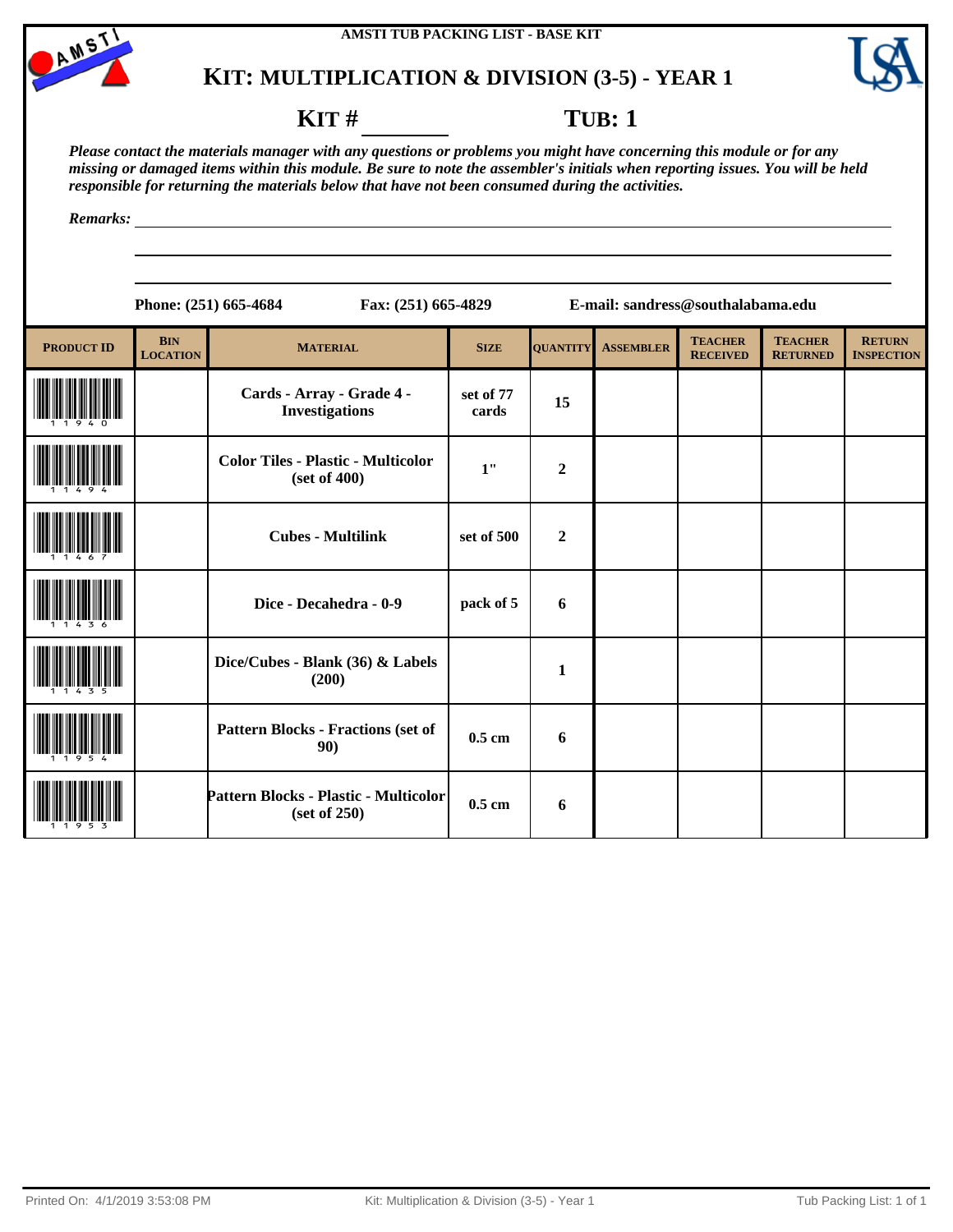

# **KIT: MULTIPLICATION & DIVISION (3-5) - YEAR 1**



## **KIT** # **TUB: 2**

*Please contact the materials manager with any questions or problems you might have concerning this module or for any missing or damaged items within this module. Be sure to note the assembler's initials when reporting issues. You will be held responsible for returning the materials below that have not been consumed during the activities.*

*Remarks:*

|                   |                               | Phone: (251) 665-4684                                     | Fax: (251) 665-4829 |                 | E-mail: sandress@southalabama.edu |                                   |                                   |                                    |  |
|-------------------|-------------------------------|-----------------------------------------------------------|---------------------|-----------------|-----------------------------------|-----------------------------------|-----------------------------------|------------------------------------|--|
| <b>PRODUCT ID</b> | <b>BIN</b><br><b>LOCATION</b> | <b>MATERIAL</b>                                           | <b>SIZE</b>         | <b>QUANTITY</b> | <b>ASSEMBLER</b>                  | <b>TEACHER</b><br><b>RECEIVED</b> | <b>TEACHER</b><br><b>RETURNED</b> | <b>RETURN</b><br><b>INSPECTION</b> |  |
| 3 7 2             |                               | <b>Base Ten Set - Basic</b>                               |                     | 5               |                                   |                                   |                                   |                                    |  |
|                   |                               | Cards - Fraction - Grade 5 -<br><b>Investigations</b>     | set of 60<br>cards  | 15              |                                   |                                   |                                   |                                    |  |
|                   |                               | <b>Picture Grids - Fractions &amp;</b><br><b>Decimals</b> | set of 60           | 10              |                                   |                                   |                                   |                                    |  |